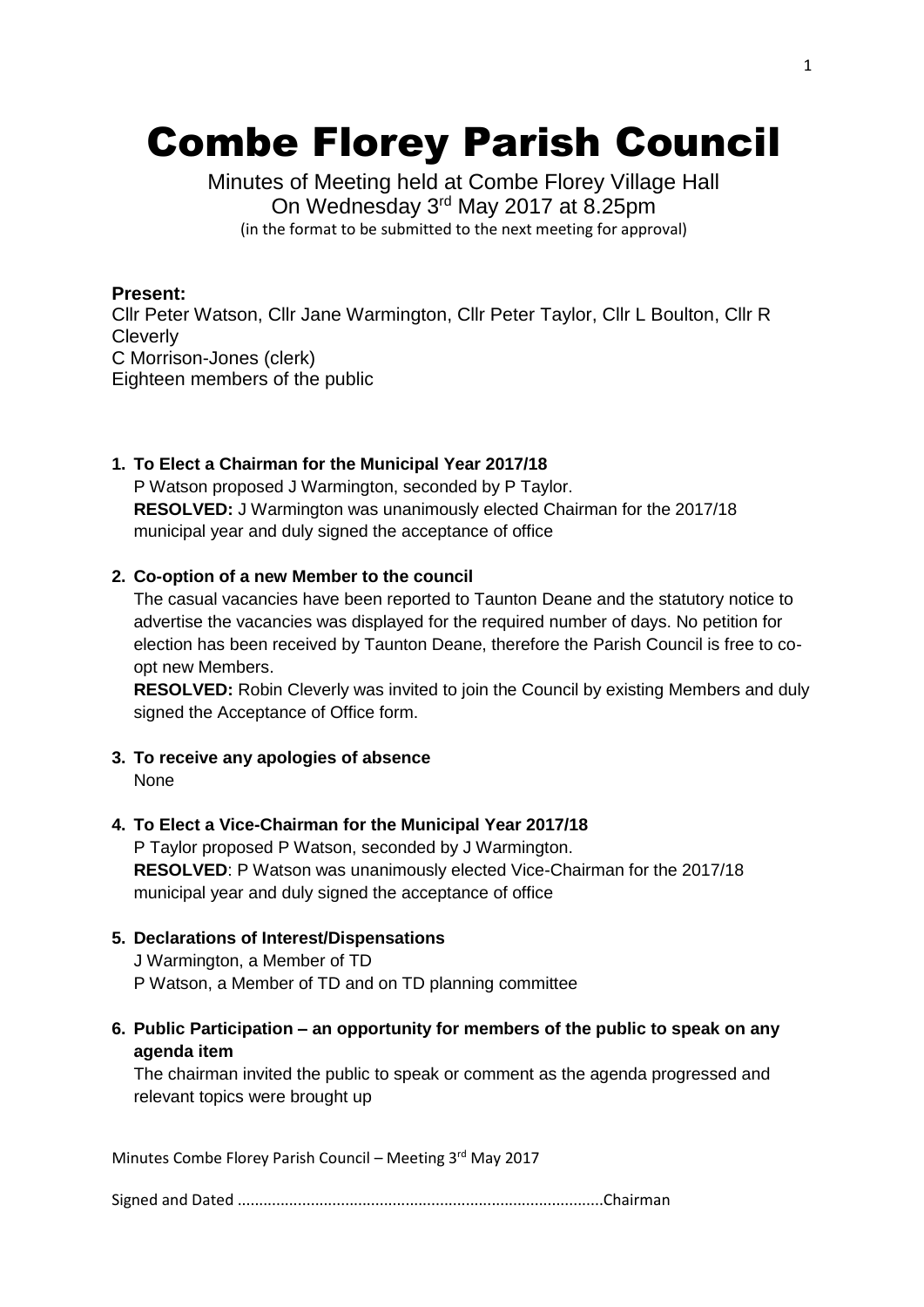## **7. County Councillor's report**

None received

## **8. District Councillor's report**

Cllr P Watson reported that the work on the new roundabout on the A358 was slightly behind schedule but anticipated the be completed between 8-15<sup>th</sup> May.

TD and WS councils have now submitted their plans for a new, merged council to the Secretary of State – the decision will now lie with the new government to be elected in June

## **9. Police report**

The chairman reported that the three-month trial of a rural crime text number was successful and will be continued. It is to be used to gain intelligence, NOT to report crime, and the police want to hear of any suspicious activity. The number to TEXT ONLY is 07492 888109.

A police report had been received by the clerk and had been posted on the website [\(www.combefloreyparishcouncil.org\)](http://www.combefloreyparishcouncil.org/) – the clerk highlighted the increase in vehicle theft to those present

## **10. Minutes from 15th March 2017, to approve and sign**

**RESOLVED:** The minutes of the meeting held on 15<sup>th</sup> March were approved as a correct record and signed by the Chairman

## **11. Matters arising from the minutes not covered by agenda items below** None

#### **12. Highways – any issues to report**

#### **i. Farmers Arms junction**

It was noted that County Cllr M Rigby had already agreed to put this junction forward for the Small Highways Improvement Scheme once the scheme opens for the 2017/18 financial year

#### **ii. Construction traffic when Farmers Arms rebuild commences**

A member of the public raised concerns that there will be an increase in traffic once re-construction of the Farmers Arms commences, particularly HGVs entering and accessing the site via the A358.

**RESOLVED:** J Warmington and P Watson offered to talk to Highways and highlight these concerns

#### **iii. Footpaths**

R Cleverly reported two problems – a snapped finger post in the valley and a missing fingerpost where the path leaves the tarmac on Coggins Lane. Both of these are flagged up for repair on the SCC database

#### **13. Consider renewal of arrangements for insurance**

The Parish Council is in its last year of a three year long term agreement with insurers AON, underwritten by Maven Underwriting.

Minutes Combe Florey Parish Council – Meeting 3rd May 2017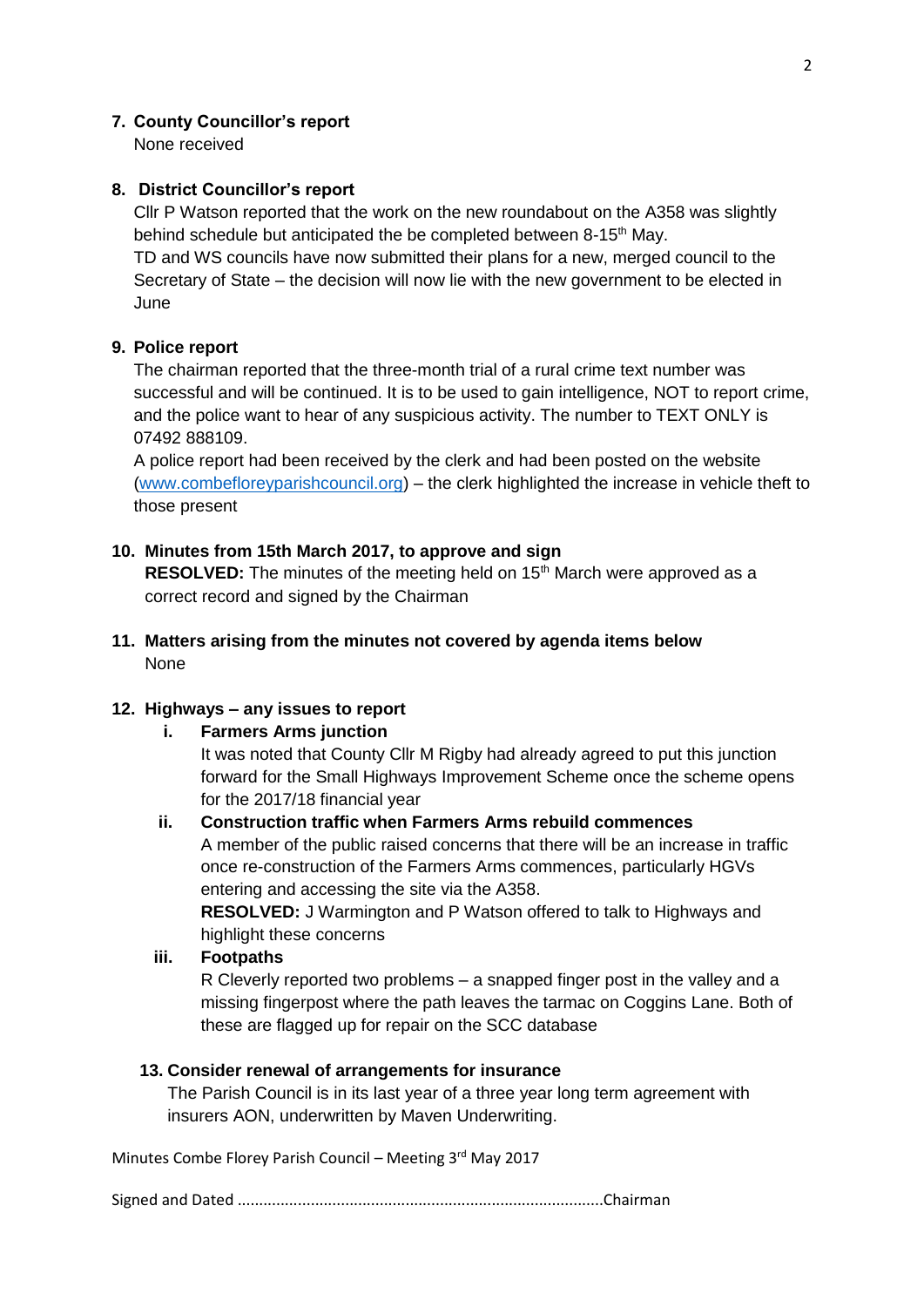**RESOLVED:** to renew the policy with AON, commencing on 1<sup>st</sup> June 2017 with a premium of £409.93

#### **14. Finances:**

| a) Approve implementation of council employees NALC approved pay |  |  |
|------------------------------------------------------------------|--|--|
| increase from 1.4.2017                                           |  |  |

NALC had implemented a pay increase for parish council employees from 1st April 2017. The Clerk's current hourly rate is £10.363. This is equal to SCP21, which has been increased to £10.467 from 1st April. **RESOLVED:** To implement the NALC agreed pay increase

#### **b) Payments to approve**

**RESOLVED:** that the following payments be made

|      | C Morrison-Jones, salary March & April 2017           | £243.93   |
|------|-------------------------------------------------------|-----------|
| ii.  | HMRC, clerk's PAYE                                    | £30.40    |
| iii. | C Morrison-Jones, clerk's expenses and reimbursements | £42.51    |
| iv.  | Combe Florey Village Hall, meeting room hire          | £40.00    |
| v.   | AON, insurance renewal                                | £409.03   |
| vi.  | Mrs K Smith, Internal auditor                         | £30.00    |
| vii. | Mr M Perry, village lengthsman                        | £320.00   |
|      | <b>Receipts received</b>                              |           |
|      | 20.4.17 Taunton Deane, precept                        | £4,000.00 |

# **c) Receipts received**

20.4.17 Taunton Deane, council tax support grant E25.00

# **d) Approve Bank Reconciliation to year end, 31st March 2017** Reconciled as to 31st March 2017:

| B/F balance                                    | £5,891.44 |
|------------------------------------------------|-----------|
| Total receipts                                 | £3,361.69 |
| Total payments                                 | £3,245.16 |
| <b>Balance held</b>                            | £6,007.97 |
| REAAL VER. The discussion of the above a contr |           |

 **RESOLVED:** That the presented bank reconciliation, as of 31.3.17, be accepted as true and correct record of finances

**e) Approve Statement of Internal Control for year ended 31st March 2017.** The Clerk had prepared and previously circulated the document which outlined the internal controls of the Parish Council. This document identified some internal control issues, and how it was intended to rectify them. **RESOLVED:** The report was considered and approved by councillors, and signed by the chairman

#### **f) Approve Risk Management Report**

The Clerk had prepared and previously circulated the document. **RESOLVED:** The report was considered and approved by councillors, and signed by the chairman

**g) Any other financial matters notified to the clerk in advance of the meeting** None

Minutes Combe Florey Parish Council – Meeting 3rd May 2017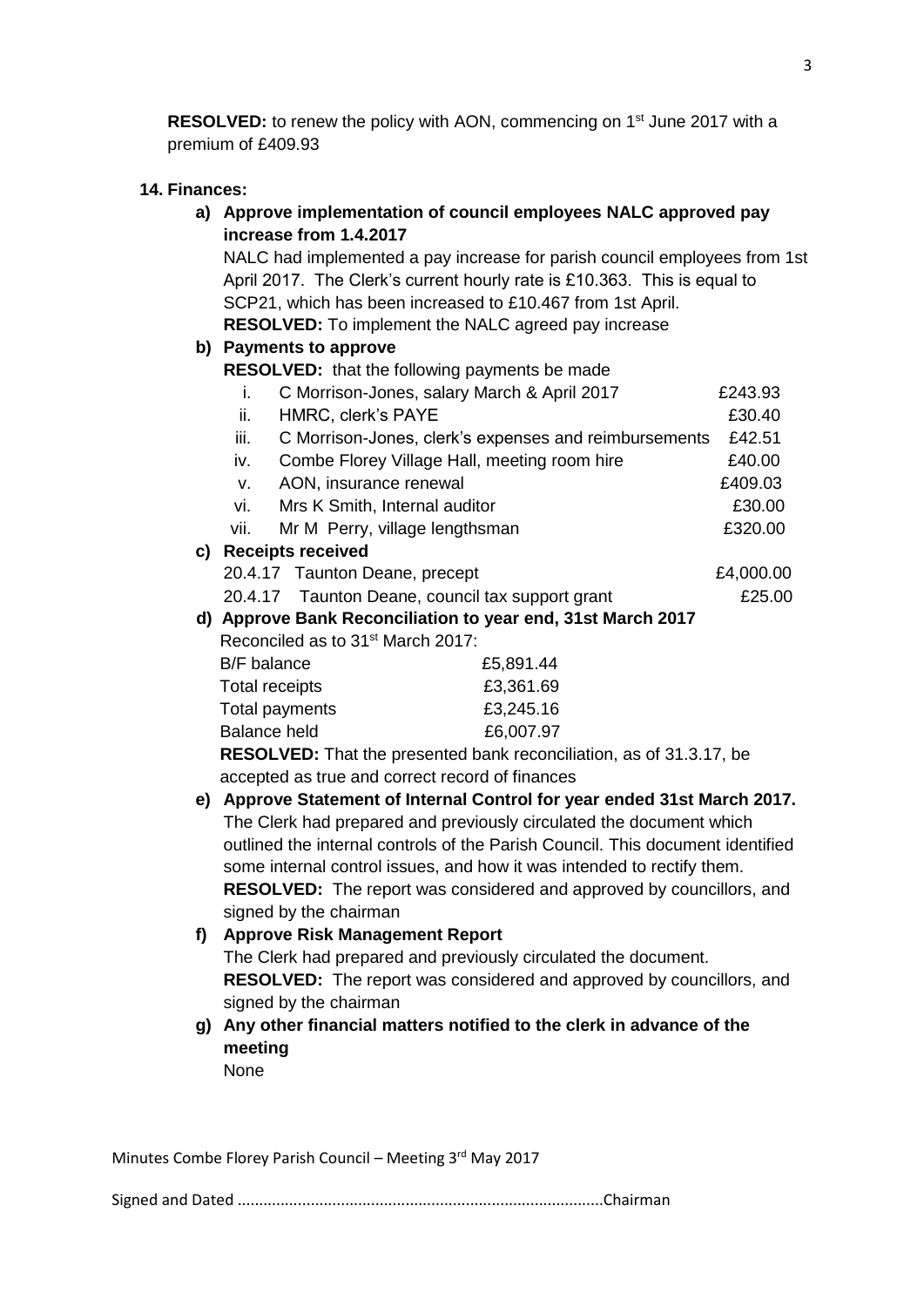#### **15. Consider Internal Auditor's Report**

The Internal Auditor, Mrs K Smith, had carried out the internal audit and found the internal audit control arrangements to be satisfactory. Accordingly, the Internal Auditor had signed-off Page 5 of the Annual Return without qualification

#### **16. Annual Return – approve section 1, the Annual Governance Statement**

The clerk read out each question on the Annual Governance Statement and councillors, taking into consideration the previously agreed Statement of Internal Control (minute 14 e), agreed the response to each

**RESOLVED:** To answer questions 1,6,7 and 8 – yes, questions 2,3,4 and 5 – no, question  $9 - n/a$ . The completed statement was signed by the chairman and the clerk

#### **17. Annual Return – approve section 2, the Accounting Statement**

The Council considered the information prepared and signed by the Clerk that had been previously circulated.

**RESOLVED**: The statement was approved, and signed by the Chairman

*P Watson took no part in item 18 due to previously declared interests*

## **18. Planning**

**Consider application 11/17/0009. Erection of porch to front elevation and replacement of conservatory on rear elevation with a single storey extension at 2 North View, Combe Florey**

R Cleverly noted that the planned extension to the rear would not be visible from the road

**RESOLVED:** To support the application. Clerk to respond to Taunton Deane

#### **19. Village Upkeep**

Nethercott Lane / A358 junction

It was noted that the grass on the verge at this junction was obstructing the sight line for vehicles exiting onto the A358

**RESOLVED**: P Taylor (agreed lengthsman's contact on the PC) to request lengthsman to cut back verge an extra 6 feet to enhance visibility

# **20. Annual Parish Meeting – to consider any issues arising at the 2017 Annual Parish Meeting, held immediately prior to this meeting, not covered by earlier agenda items**

**RESOLVED:** to hold the Annual Parish meeting in 2018 on a separate and earlier date to the Annual Parish Council meeting to allow items raised at the Parish Meeting to be discussed in more detail at the Parish Council meeting

#### **21. Clerk's report**

The clerk reported that Nethercott Lane from 10m south-east and 10m north-west of the Nethercott bridge, a total distance of 20 metres, will be closed from 22nd May 2017 for up to 25 days. While the closure is in operation an alternative route will be signed.

Minutes Combe Florey Parish Council – Meeting 3rd May 2017